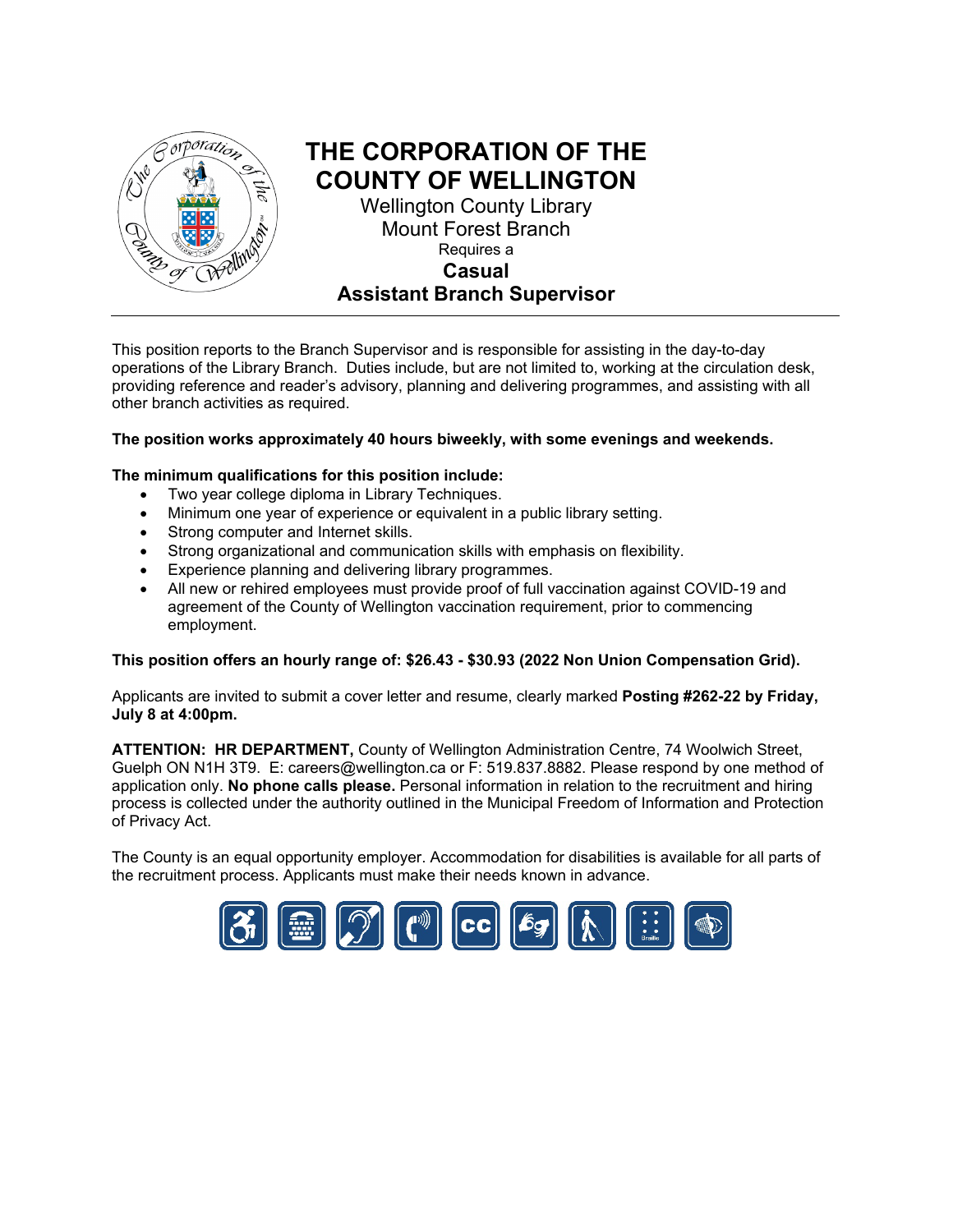

# **COUNTY OF WELLINGTON**

# **POSITION DESCRIPTION**

| <b>Title: Assistant Branch Supervisor</b> | <b>Reports to: Branch Supervisor</b> |
|-------------------------------------------|--------------------------------------|
| <b>Department: Library</b>                | <b>Positions Supervised: &gt;3</b>   |
| <b>Effective: July 2002</b>               | <b>Revised: August 2021</b>          |

### **BASIC FUNCTION:**

This position reports to the Branch Supervisor and is responsible for assisting in the day-to-day operations of the Library Branch. Duties include, but are not limited to, working at the circulation desk, providing reference and reader's advisory, planning and delivering programmes, and assisting with all other branch activities as required

## **PRINCIPAL RESPONSIBILITIES:**

Under the guidance of the Branch Supervisor the Assistant Branch Supervisor has the following duties and responsibilities:

- Plan, promote and deliver children's programmes, including story time, school visits, summer programmes, book clubs and special events.
- Assist library users of all ages with computer use, internet searches and locating materials in the branch.
- Sign out and check in library materials, shelve returned books and keep shelves neat and organized.
- Ensure the efficient circulation of library materials and follow established overdue procedures.
- Assist users in the effective use of the interbranch/interlibrary loan systems.
- Recommend to the Branch Supervisor the selection of various titles.
- Promote library services to local residents and organizations.
- Provide guidance to Page staff in the absence of the Branch Supervisor.

## **PROBLEM SOLVING RESPONSIBILITIES:**

- Deal with problems associated with overdue system.
- Define, answer and refer reference and information requests.
- Troubleshoot simple computer problems.